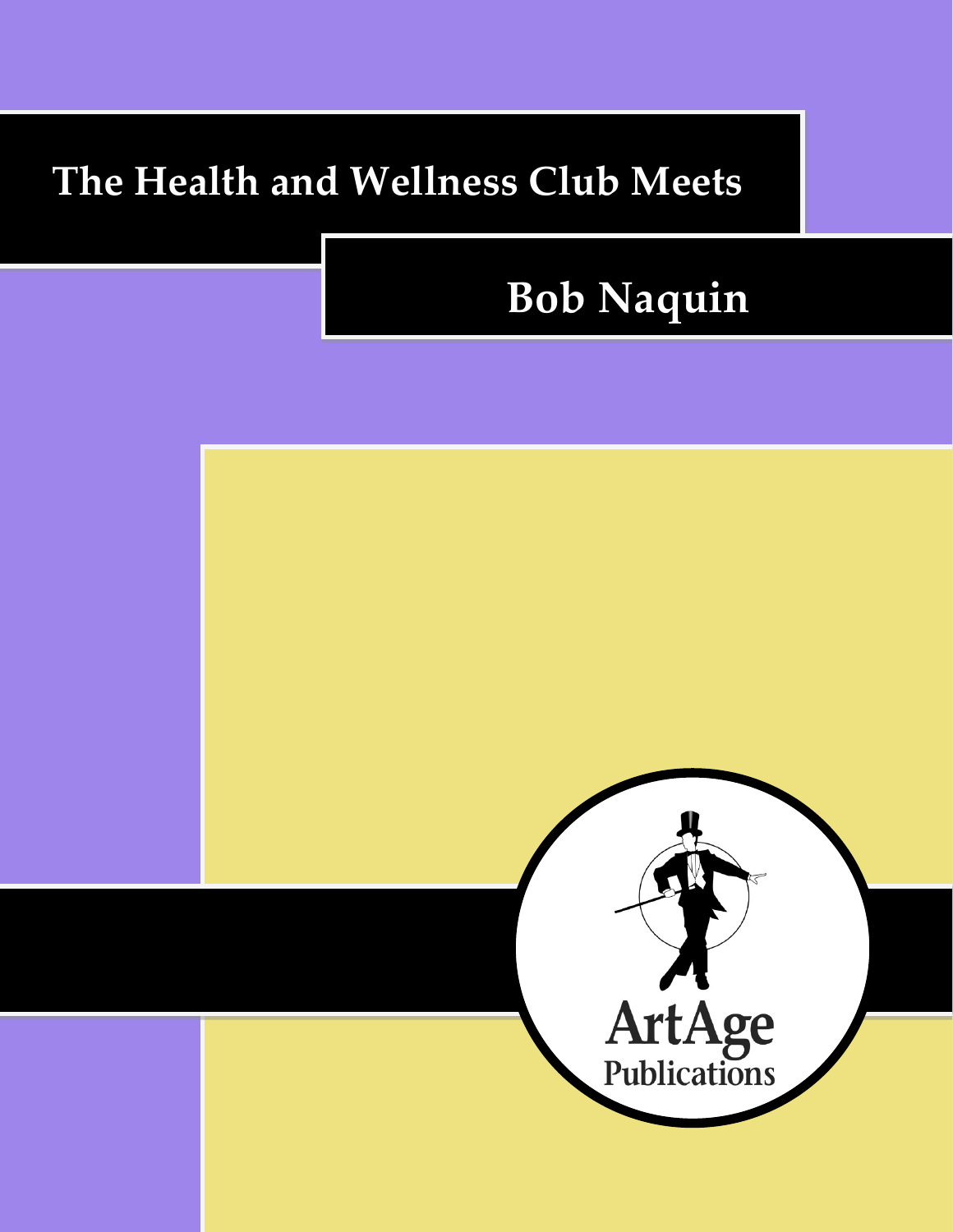

ArtAge supplies books, plays, and materials to older performers around the world. Directors and actors have come to rely on our 30+ years of experience in the field to help them find useful materials and information that makes their productions stimulating, fun, and entertaining.

ArtAge's unique program has been featured in *Wall Street Journal*, *LA Times*, *Chicago Tribune*, *American Theatre*, *Time Magazine*, *Modern Maturity*, on *CNN*, *NBC*, and in many other media sources.

ArtAge is more than a catalog. We also supply information, news, and trends on our top-rated website, www.seniortheatre.com. We stay in touch with the field with our very popular e-newsletter, *Senior Theatre Online*. Our President, Bonnie Vorenberg, is asked to speak at conferences and present workshops that supplement her writing and consulting efforts. We're here to help you be successful in Senior Theatre!

## *We help older performers fulfill their theatrical dreams!*

ArtAge Publications Bonnie L. Vorenberg, President PO Box 19955 Portland OR 97280 503-246-3000 or 800-858-4998 bonniev@seniortheatre.com www.seniortheatre.com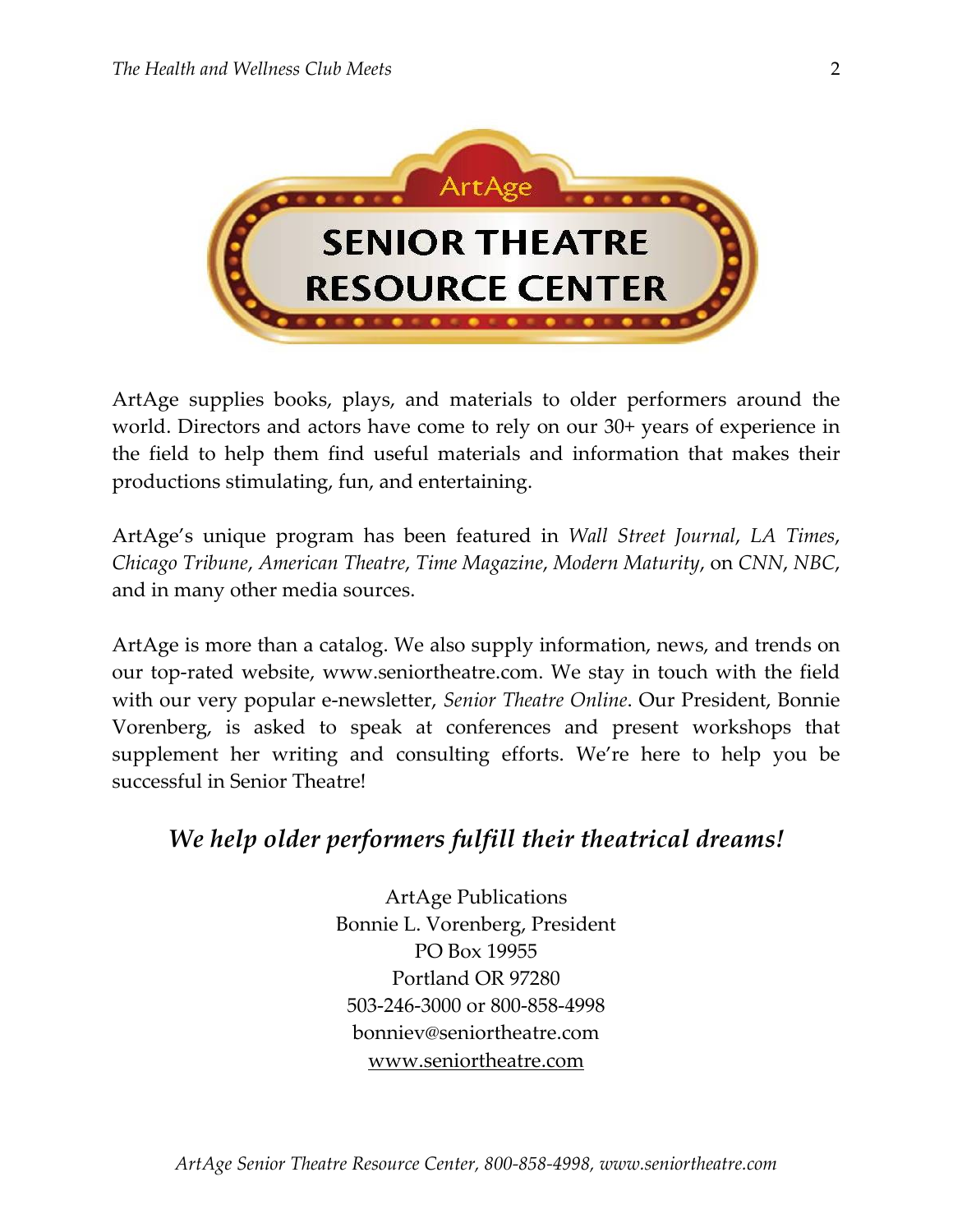## **NOTICE**

**Copyright:** This play is fully protected under the Copyright Laws of the United States of America, Canada, and all other countries of the Universal Copyright Convention.

The laws are specific regarding the piracy of copyrighted materials. Sharing the material with other organizations or persons is prohibited. Unlawful use of a playwright's work deprives the creator of his or her rightful income.

**Cast Copies:** Performance cast copies are required for each actor, director, stage manager, lighting and sound crew leader.

**Changes to Script:** Plays must be performed as written. Any alterations, additions, or deletions to the text must be approved.

**Permission to Film:** You do not have permission to film, record, or distribute the play in any medium. You are also not allowed to post on electronic services such as, but not limited to, YouTube. Exceptions must be granted by written permission from the publisher.

**Royalty:** Royalties are due when you perform the play for any audience, paying or non-paying, professional or amateur. This includes readings, cuttings, scenes, and excerpts.

The royalty for amateur productions of this show is posted online. It is payable two weeks prior to your production. Contact us for professional rates or other questions. Royalty fees are subject to change.

Insert the following paragraph in your programs:

### *Performed with special permission from ArtAge Publications' Senior Theatre Resource Center at 800-858-4998, www.seniortheatre.com*

*The Health and Wellness Club Meets* © 2020 by Bob Naquin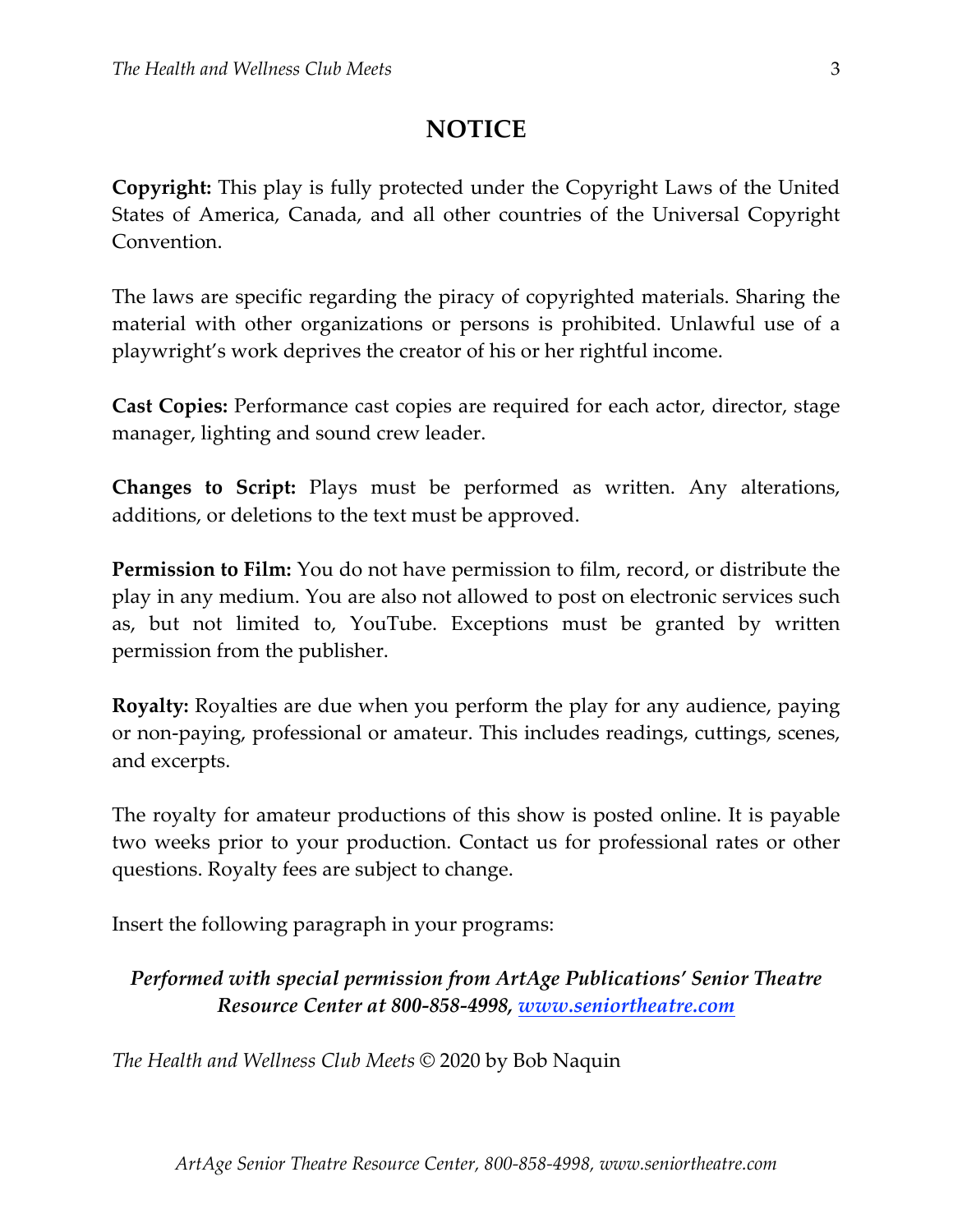#### THE HEALTH AND WELLNESS CLUB MEETS

#### By Bob Naquin

#### **CAST**

CONSCIENTIOUS CLARA: President. Leads the club. Cheery, always looking for the positive sort.

GRUMPY SALLY: Complains about everything.

BAFFLED BETTY: Confused by a lot of things. Not sure she belongs in a club that focuses on health. Likes to bake pies.

RAMBLING ROSE: Secretary. Talks a lot. Uses long sentences with big words. Scribbles in her notes throughout the meeting

DROWSY DOTTIE: Treasurer. Has trouble staying awake. Has her head on the table taking a nap most of the time

MADE UP MYRTLE: Wears too much make up. Man eater.

HARD OF HEARING HATTIE: Her loss of hearing sometimes causes her to misunderstand.

#### Place

The kitchen of Clara, President of the Health and Wellness Club.

#### Time

#### The Present.

Props: Scripts disguised as meeting notes Apple Pie Dishes for drinks and pie. Sign 'Health and Wellness Club' Bottle of Smart water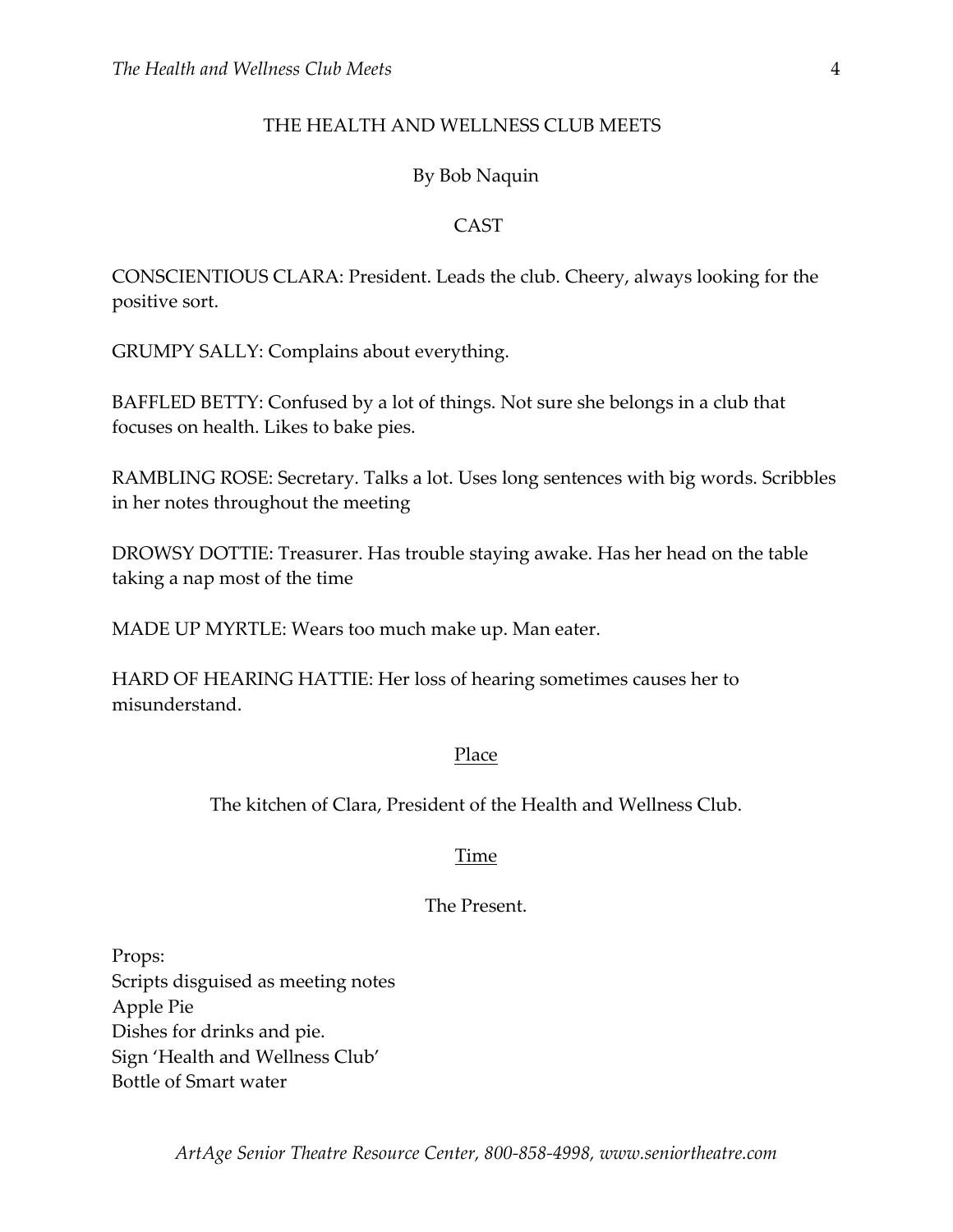#### THE HEALTH AND WELLNESS CLUB MEETS

Setting: There is coffee and a dessert plate set out for each attendee. A side table has coffee and/or *tea service.*

At Rise: *Clara comes in holding her meeting notes (script). She sits and looks at her notes in anticipation of the other members arriving.*

CHRISTIE: Hello! Please, come in! Welcome, welcome.

SALLY: (*walking in and having a seat*) Am I am the first one here again, Clara? Why is everyone always late?

CLARA: Good afternoon to you too, Sally. I can see you are your normal cheery self today.

SALLY: Yes, I am. I just came back from the doctor's office.

CLARA: And what good news did he have for you?

SALLY: He said my health is normal for my age.

CLARA: Well that is good news isn't it, Sally?

SALLY: My health is normal for my age but dying is also normal for my age.

CLARA: Well cheer up. Participating in the Health and Wellness club should give you some tips to live a happier and healthier life.

BETTY: (*comes in carrying a pie*) Good Morning, Clara. Good morning, Sally. I hope I am not late.

CLARA: Did you bring us something healthy to eat Delores?

*(Betty brings over the pie and sets it in front of Clara)*

BETTY: I only make two things well: apple pie and meat loaf.

SALLY: (*looking at the pie skeptically*) Which one is this?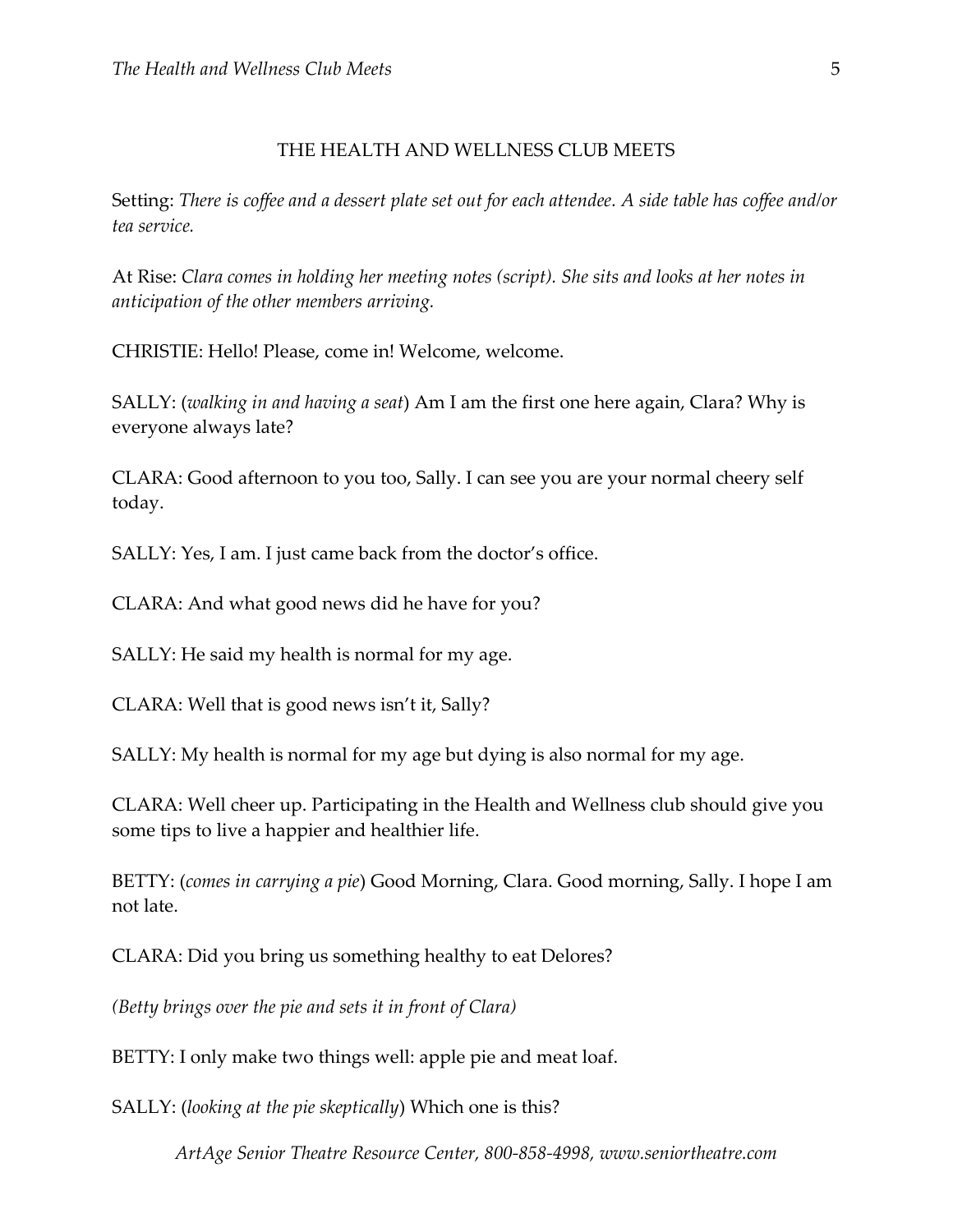BETTY: It is apple pie, you silly thing.

SALLY: Could have fooled me. Can I have some? I am hangry after being at the doctor's office for so long.

CLARA: Hangry? Pray tell what does hangry mean?

SALLY: I am angry because I have not eaten in a while.

DELORES: Of course, you can have some.

SALLY: Make sure you cut it into four pieces. I need more than an eighth.

BETTY: (*serving Sally some pie*) Was there a long wait at your doctor's this morning?

SALLY: (*taking the pie*) Long wait? I was there forever. Everyone there had a long wait. The guy ahead of me was suffering from a musket wound. Long wait indeed.

ROSE: (*enters with her minutes (script), a bottle of Smart water and has a seat*) Good day, everyone or should I say *Bonjour, mes amis*? I am so delighted to be present at this ensemble of compatible minded salubrious associates.

BETTY: (*turning to Clara*) What did she just say?

CLARA: She said 'hello.'

SALLY: She always talks that way. Sometimes you just have to ignore certain people.

ROSE: Oh, Sally, you are such a droll persona. It is one of the ingratiating attributes we all savor in you.

BETTY: What did she say?

SALLY: She said she hates me and wishes I would go away.

CLARA: What is it that you are drinking, Rose?

ROSE: (*showing off bottle of Smart water*) Oh this. This is a magnum of the most invigorating elixir known to mankind. It is called Smart Water and it is a mere three dollars a decanter.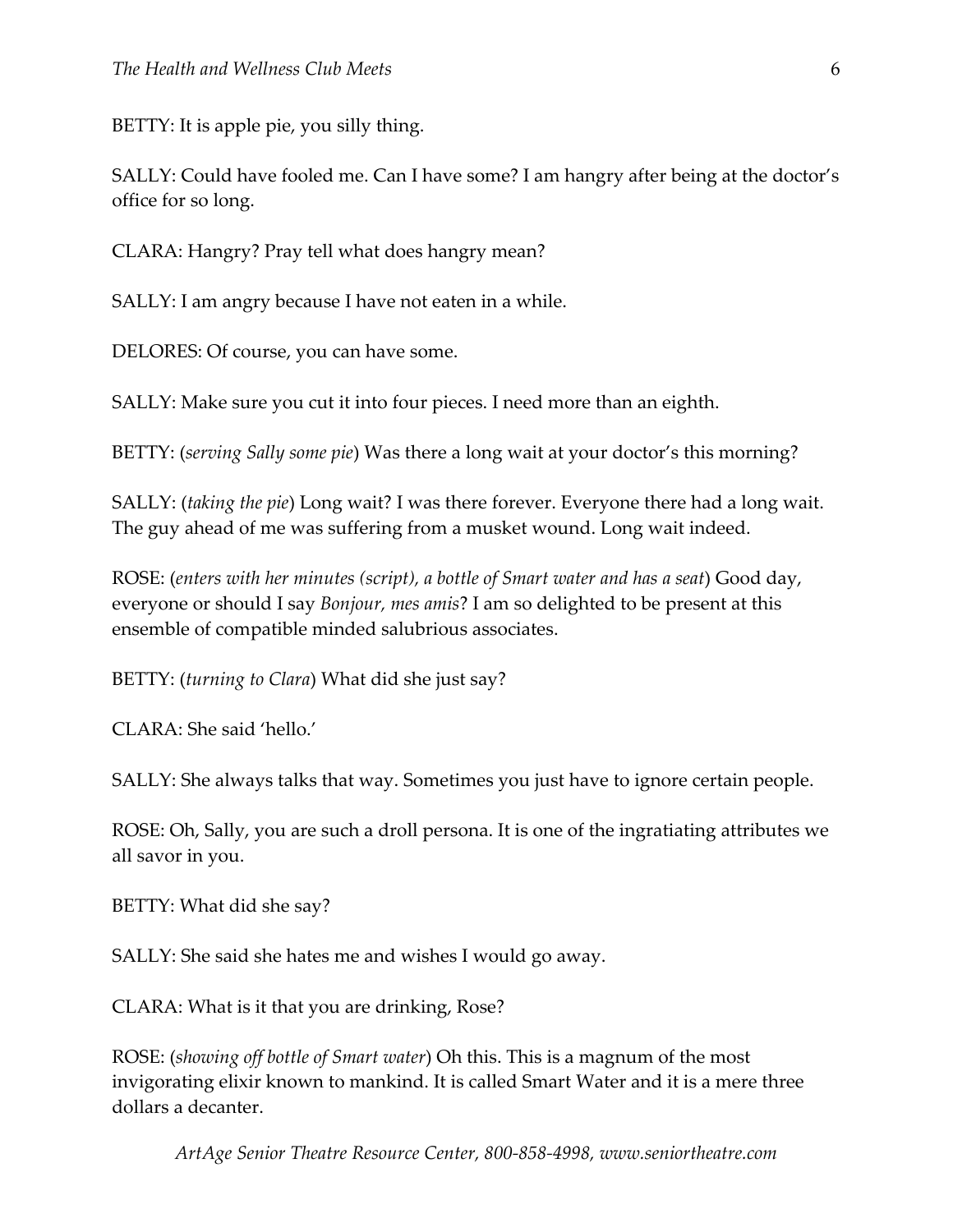SALLY: If you paid three dollars for smart water, it is not working.

DOTTIE: (*enters with her report (script), sits and puts her head on the table)* Morning (*she mumbles*)

CLARA: Hello, Dottie, you sleepy head you. You do know it is two in the afternoon, don't you?

DOTTIE: Is it, Clara? I usually take a two-hour nap between one and four.

SALLY: Well I think you are just lazy, Dottie.

DOTTIE: (*lifts head*) I am not lazy. I just believe in selective participation. (*head drops to table*)

CLARA: Well, Dottie, maybe there is something wrong with you that the Health and Wellness club could help you with.

DOTTIE: (*from the table*) Doubt it.

ROSE: Tell us dear Dottie. What provokes you? What puts that bounce in your step? What induces you every diurnal, and makes you aspire to bound off of your divan to take up the challenge?

BETTY: What did she say?

CLARA: She asked Dottie what gets her up.

DOTTIE: What gets me up is having to go to the bathroom.

HATTIE: (*enters with her report (script) and has a seat*)

CLARA: Good afternoon, Hattie. Glad to see you could make it.

HATTIE: What?

CLARA: (*louder*) Good afternoon.

HATTIE: And you don't have to yell. I have new hearing aids and they are state of the art and cost me \$4000.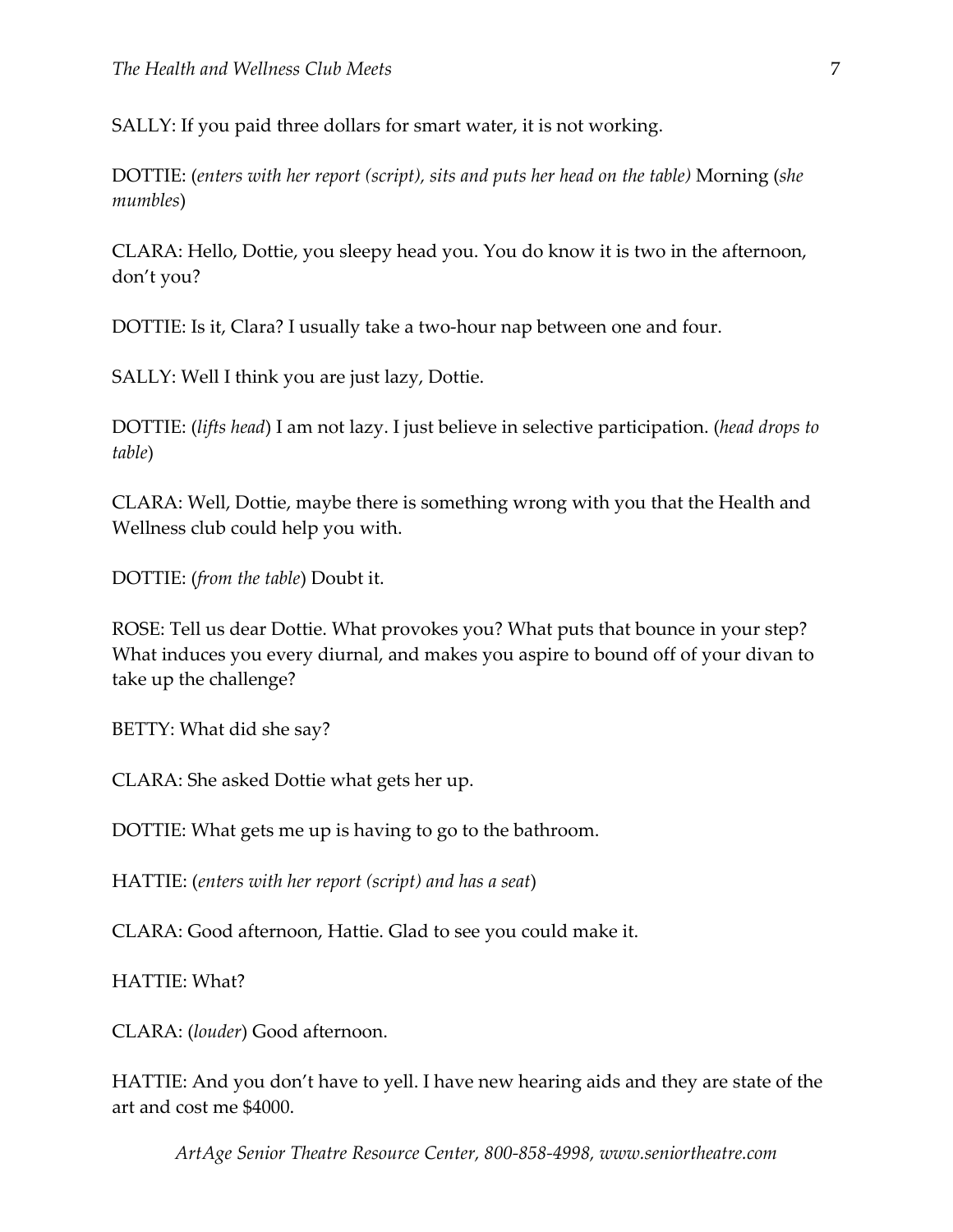CLARA: (*loudly*) Well that is great news. What kind is it?

HATTIE: (*looks at her watch*) It is two fifteen.

SALLY: I can see that the hearing aids are helping.

CLARA: Did you research the subject I asked you to, Hattie?

HATTIE: I did. And as you know it is a very controversial subject. I can't wait to give my report. Can I give it now?

CLARA: Hattie, I would like to wait until the end.

HATTIE: I have it already penned. But I want to make my report to everyone. It is so controversial that it has made me mad.

ROSE: I too cannot wait to hear your scintillating commentary on what I am sure will be a provocative theme with far reaching influence on our humanity today and perhaps on imminent humanities.

BETTY: What did she say?

SALLY: She said she wants some of your meatloaf.

MYRTLE: (*comes in with a flair*) Good afternoon everyone. Sorry I am late. I had a dinner date last night. Steak and sex always make me sleep well.

SALLY: Steak and sex. I bet those are both rare in your life.

MYRTLE: Nonsense, Sally. My date and I worked our way through the *Kama Sutra* last night.

BETTY: I thought the *Kama Sutra* was Indian take out.

MRYTLE: I am not going to say he couldn't keep his hands off of me, but I can't ever go to Out Back ever again.

CLARA: Enough of your exploits, Myrtle. Let's get on to the club business, shall we?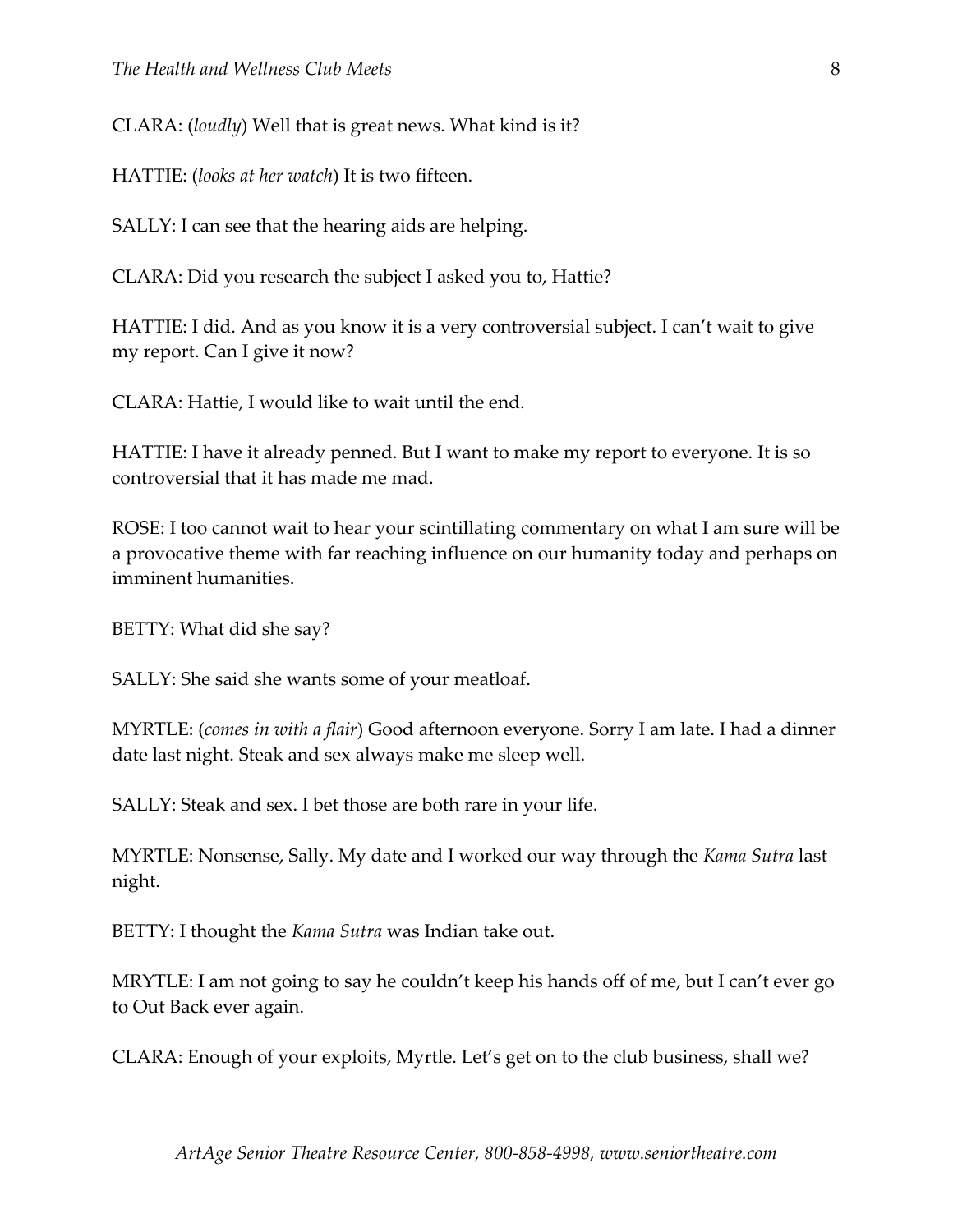DOTTIE: (*from her position on the table*) Is this going to take much longer? I didn't sleep well last night.

BETTY: I am sorry to hear that, Dottie.

SALLY: What was the problem, Dottie? You never have trouble sleeping.

DOTTIE: I think I was awake all night. I don't know if I have amnesia or insomnia.

CLARA: Just give us the Treasurer's report and you can put your head back down, Dottie.

DOTTIE: (*looks at her report*) The Health and Wellness Club had some money. We spent some money we collected some money and we still have some money. That is all. (*she puts her head on the table*)

SALLY: Well that was interesting.

ROSE: I too subscribe to the theory that reports, especially of the financial nature, be short, to the point and without too much detail as to give such detail is to invite long drawn out discussions that lead to animosity among the lesser members that will only result in discordance.

BETTY: What did she say?

SALLY: She said brevity is important. Not that she ever practices it.

CLARA: We shall accept the Treasurer's report as written and move on to the Secretary's report. Rose, do you have your report?

ROSE: (*unrolls a rolled-up paper that reaches to the floor)* I do. I have completely written out the minutes of the last meeting which was invigorating to say the least, and I have captured the nuance of every member's comments and the underlying meaning of said comments and I am prepared to read it in full.

BETTY: What did she say?

SALLY: She said we are going to be here for a while.

DOTTIE: Someone just hit me with a hammer.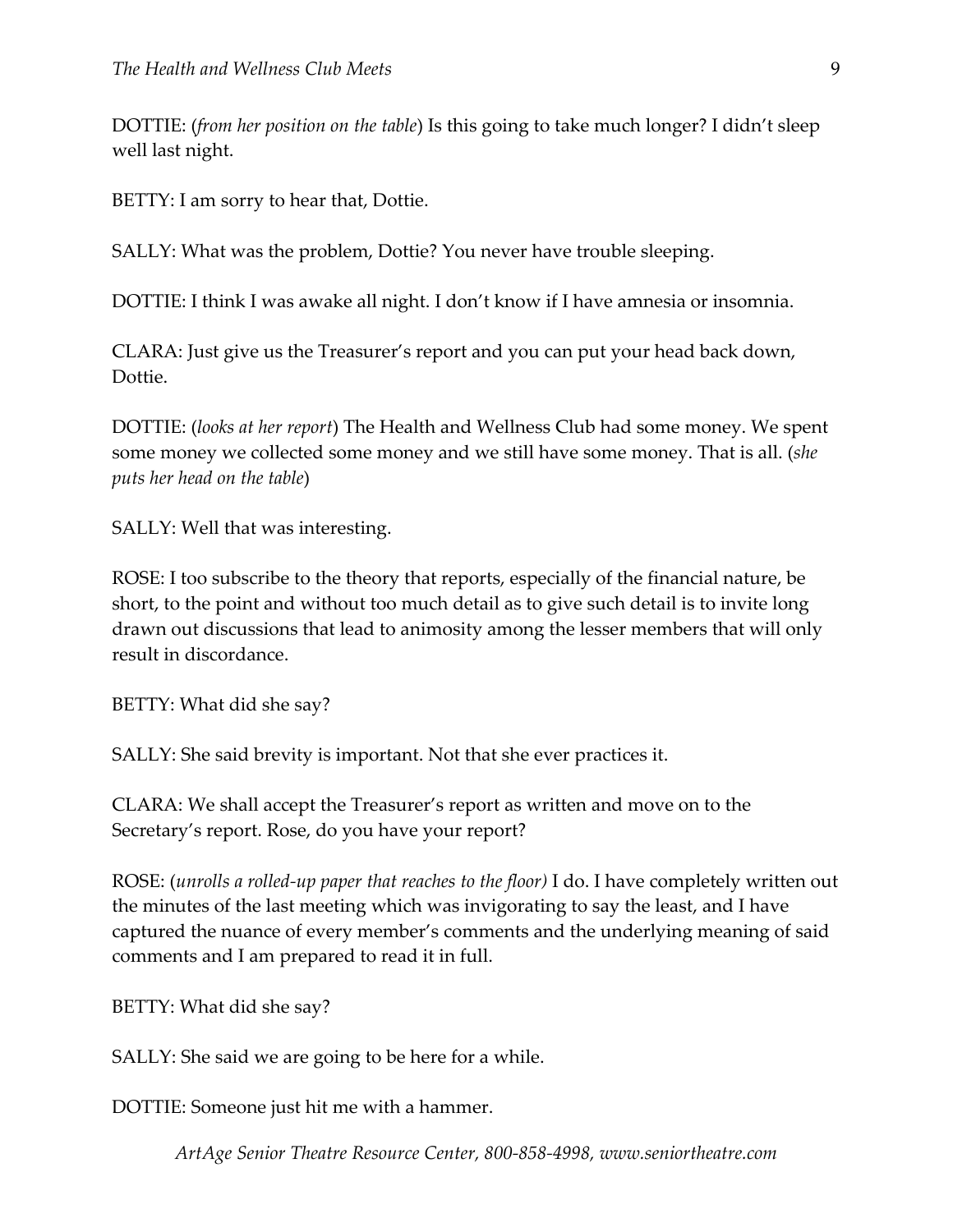CLARA: Well, Rose I can see that you have put a lot of effort into those meeting minutes, but I suggest that in the interest of time we accept the minutes as written.

DOTTIE: Second

ALL *(Except Rose)*: Aye.

ROSE: But I put such effort into these minutes that it would be a shame to deny yourself the pleasure of hearing such well-written prose dripping from my lips as the dew drips from the petals of a freshly bloomed rose, my namesake flower.

CLARA: Thank you Rose, but we will pass, as we have a lot to discuss today in the Health and Wellness club. Today's discussion topics include diet, exercise, and memory retention. Who would like to begin?

BETTY: I think we should all practice safe eating by always using condiments.

ROSE: I espouse a technique of consumption that interdicts the use of any animal artifact with the exclusion of meat, cheese, and eggs. I feel so enhanced since I have commenced doing this.

BETTY: What did she say?

SALLY: She said she is a non-practicing vegetarian.

ROSE: You know, Sally I do not appreciate you not heeding the gradation of my pontifications.

BETTY: What did she say?

SALLY: She said I never listen to her. Or something like that.

CLARA: We talked last time of starting organic gardens in our back yards and cooking healthy. Has anyone looked into that?

SALLY: I did. I wanted to grow my own food, but I never could find any bacon seeds.

MYRTLE: I wanted to start cooking healthy too. Unfortunately, every recipe starts with "using a clean dish' so that left me out. So now I just eat at McDonald's.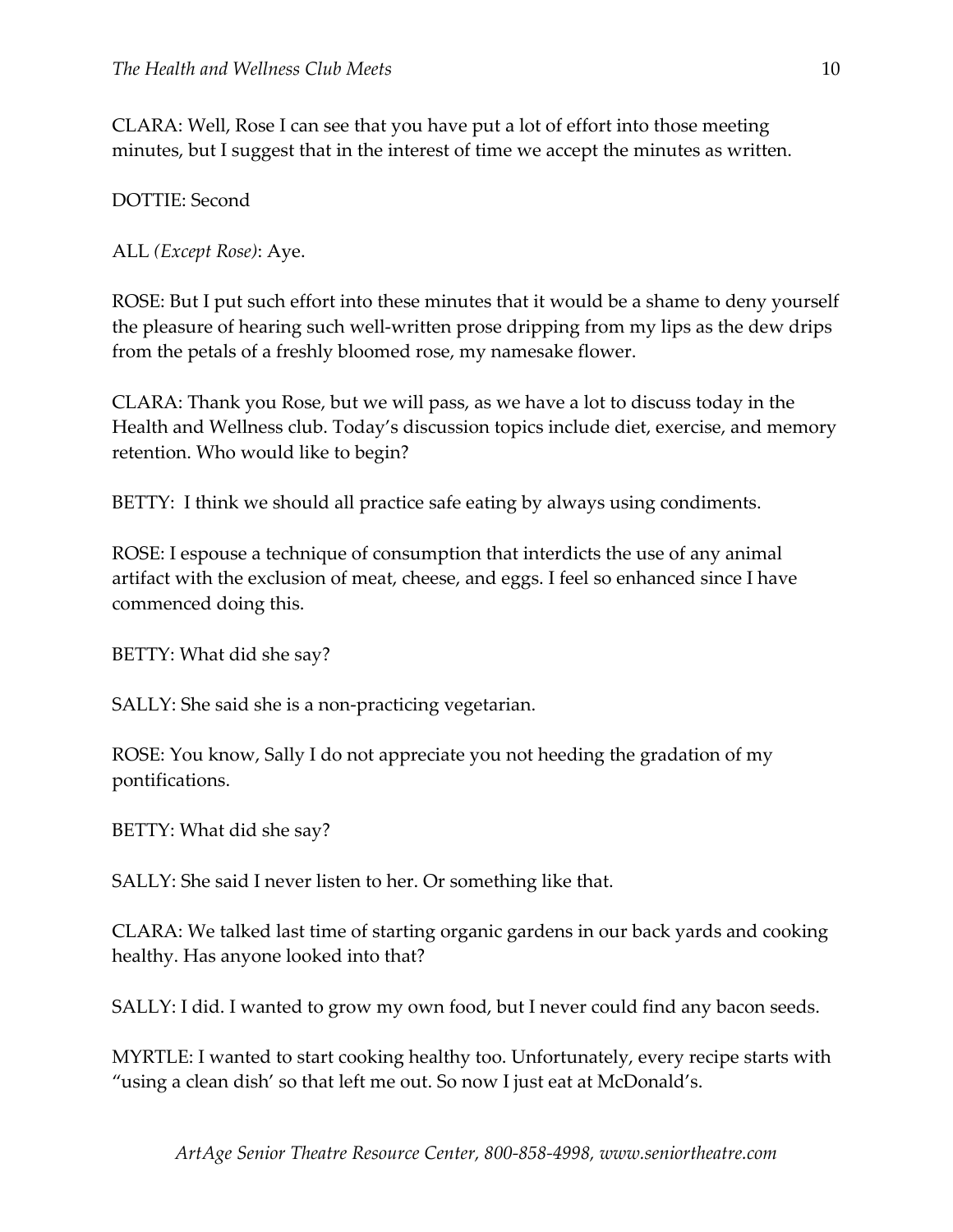CLARA: Now, Myrtle, they say you are what you eat.

SALLY: Like McDonald's that would make her fast, easy and cheap.

MRYTLE: I beg your pardon.

BETTY: You should go to Subway. At least they make you get out of the car to get the food. It is a lot healthier.

HATTIE: I have always wonder why 'exercise' and 'extra fries' sound so much alike. It makes it hard for those of us with a slight hearing impairment.

DOTTIE: (*picks up her head*) That reminds me. I forgot to go to the gym today. That makes seven years in a row. (*puts her head back down with a thump*.)

MYRTLE: I have been dieting and using this new cellulite treatment.

CLARA: Has that been helpful, Myrtle?

MRYTLE: It has. I am now down to the weight I said I would never get up to and I feel so much younger.

SALLY: You know what they say, Myrtle, "Think old and you will be old. Think young and you will be delusional."

MYRTLE: Oh Stop, Sally. Sixty is the new fifty.

DOTTIE: (*lifts her head*) And 8 PM is the new midnight.

SALLY: Myrtle, maybe you should just date older men?

MRYTLE: Why would I ever want to do that?

SALLY: Older men are more used to disappointment.

HATTIE: Is it time for my report yet?

CLARA: Not yet, Hattie. Let Myrtle tell us about her new cellulite treatment.

MRYTLE: That is simple. You just rub coffee grounds all over your body every day.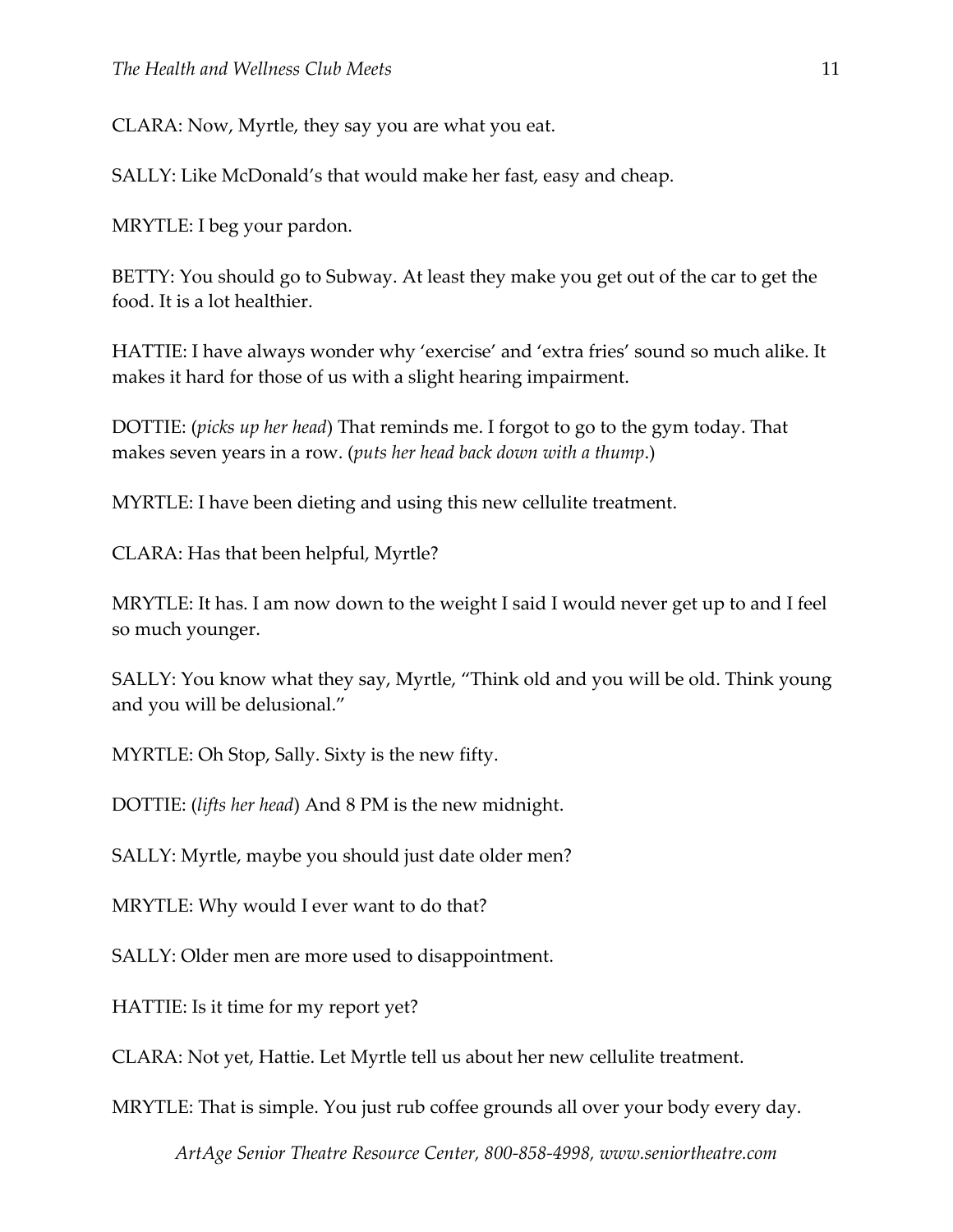BETTY: Does that work?

MRYTLE: Yes, it does. Sadly, the people at Starbucks don't approve.

CLARA: Before we get off of the subject of food, has anyone else have anything to add that might help us eat better?

BETTY: Yep. Remember that broccoli will stick to your teeth, but fries will stick to your butt.

ROSE: *(scribbling in her notes*.) Let me record that for posterity. Broccoli will affix itself to your hard bony appendages. A sliver of tuber sautéed in rendered animal fat will bond to your derriere.

HATTIE: What did she say?

SALLY: Be glad that you can't hear.

CLARA: Let us discuss memory retention for a few minutes.

HATTIE: Is it time for my report yet? Let me assure you it is a doozey.

CLARA: No, Hattie. We like to save your in-depth report to the end because it always gives us food for thought. Does anyone else have anything on diet and exercise?

SALLY: I do. I read once that two minutes of laughter is like 20 minutes of exercise.

CLARA: Interesting. And how do you use that in your daily life?

MRYTLE: Yes. How? You never seem to laugh.

SALLY: Easy. I just go out to the park and laugh at the joggers.

CLARA: Do you have something to add Betty?

BETTY: As you all know, memory retention becomes a concern to us all as we age but I think I may have found something that would help.

CLARA: What is it?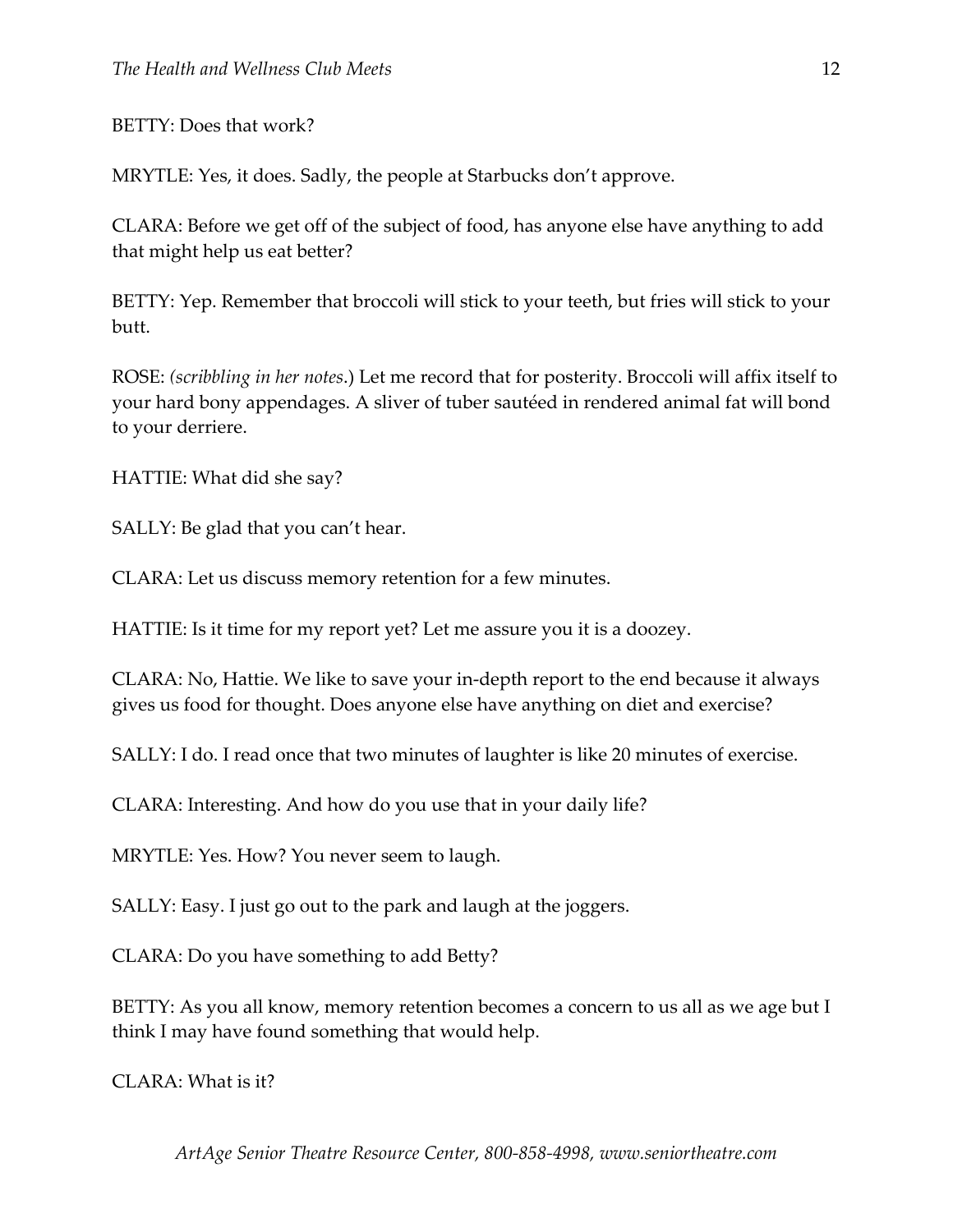BETTY: It is memory foam. You put it in your shoes.

CLARA: Does it work?

BETTY: No. But my feet are comfortable as I stand there wondering why I came into the room.

HATTIE: Is it time yet?

CLARA: Ok Hattie. What do you have for us this time?

HATTIE: I already told you what time it is.

CLARA: (*louder*) WHAT ARE YOU REPORTING ON THIS TIME?

HATTIE: Oh! What am I reporting on? Just wait. You will be so shocked. I have learned what is coming up on the ballot this year. I heard it on the news a couple of days ago and it made me so mad.

SALLY: Tell us why you are so riled.

BETTY: Yes please.

HATTIE: (st*anding up speaking passionately*) I heard on the news the other night that they are putting the deaf penalty on the ballot for voter approval. I can tell you that just the thought of them putting a penalty of being deaf really makes me angry. As you all know I am slightly deaf, but I don't see how putting a penalty on it is going to help. They don't have a blind penalty. Why should they even consider a deaf penalty?

CLARA: Uh. Let me stop you right there, Hattie.

HATTIE: (*Getting more agitated and speaking louder*) No. You will not stop me. I may be slightly deaf, and they may want to impose a deaf penalty but I still have my voice. As long as I can speak, I will campaign against this proposed deaf penalty. Who is with me, Sisters? Let us take to the streets and let the lawmakers know that we will not tolerate them putting a penalty on the deaf.

CLARA: Uh. Hattie, you may have gotten it wrong.